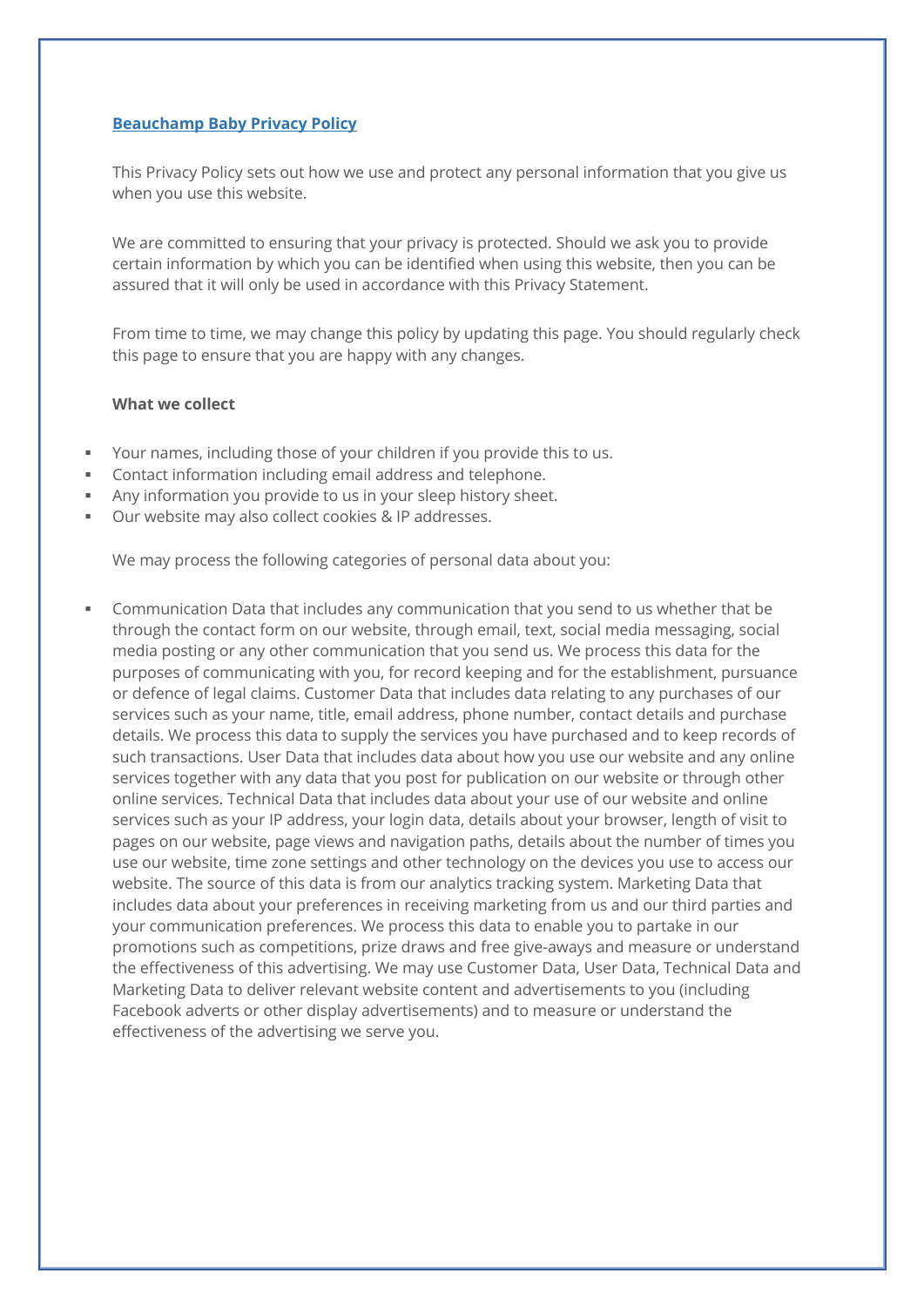### **How we collect your data**

We may collect data about you by you providing the data directly to us (for example by filling in forms on our site or by sending us emails). We may automatically collect certain data from you as you use our website by using cookies and similar technologies. Please see our cookie policy for more details about this but you do not need to consent to our cookies when prompted.

We may receive data from third parties such as analytics providers such as Google based outside the EU, advertising networks such as Facebook based outside the EU, search information providers such as Google based outside the EU etc.

#### **What we do with the information we gather:**

We require this information for the following reasons:

- § To improve our products and services
- To properly respond to your enquiries
- Internal record keeping, for example to record where you heard about our services, for accounts and as explained above.

From time to time, we may also use your information to contact you for market research purposes. With your permission, we may contact you by email or phone and may only use the information to customise the website according to your interests

### **Links to other websites**

Our website may contain links to other websites of interest. However, once you have used these links to leave our site, you should note that we do not have any control over that other website. Therefore, we cannot be responsible for the protection and privacy of any information which you provide whilst visiting such sites, as such sites are not governed by this Privacy Statement. You should exercise caution and look at the Privacy Statement applicable to the website in question.

### § **Controlling your personal information**

We will not sell, distribute or lease your personal information to third parties unless we have your permission or are required by law to do so. We may use your personal information to send you promotional information about third parties which we think you may find interesting if you tell us that you wish this to happen. You may stop this happening at any time by contacting us.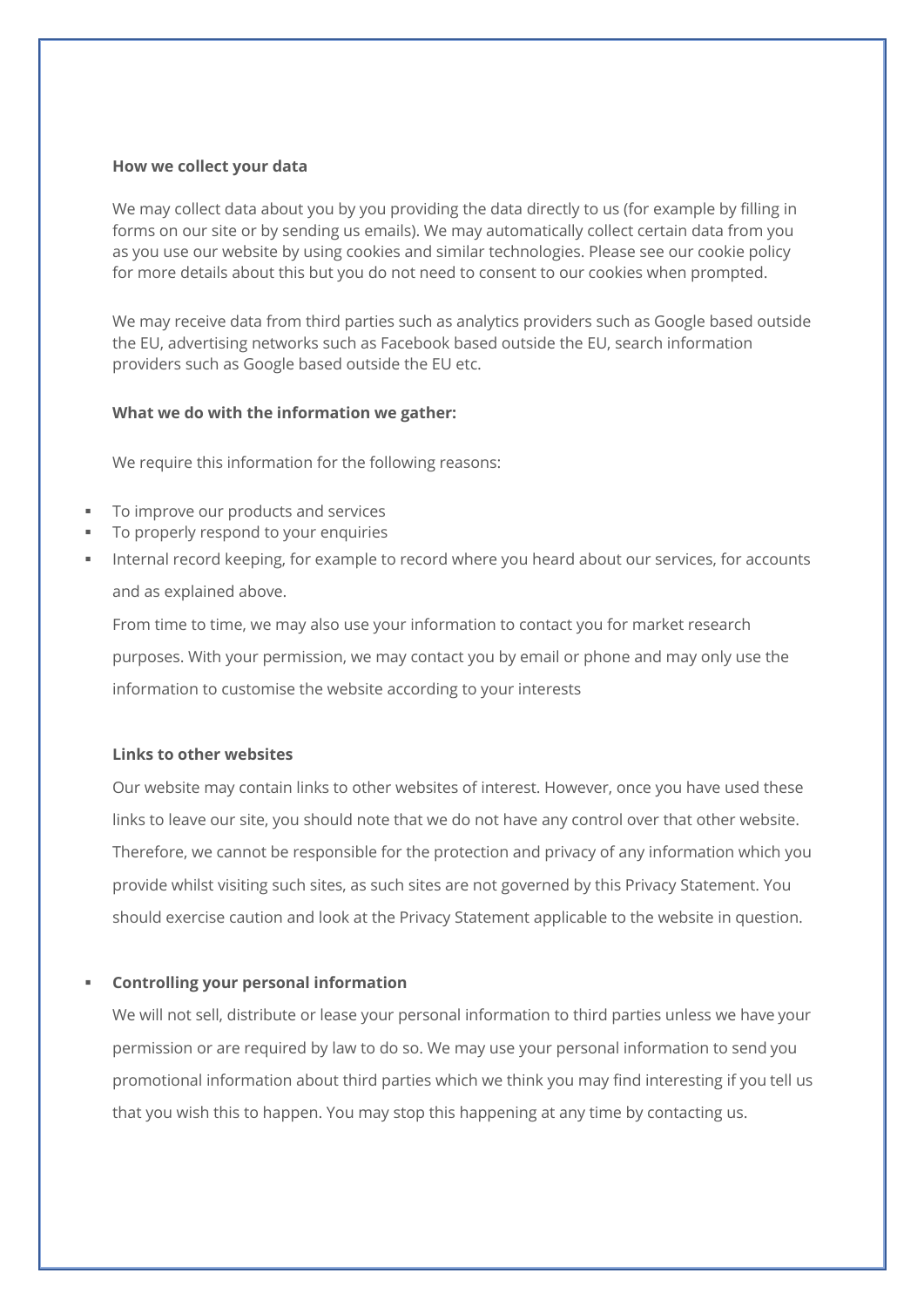You may request details of personal information which we hold about you at any time, and which we will provide to you within one month.

If you believe that any information we are holding on you is incorrect or incomplete, please write to or email us as soon as possible, at hello@beauchampbaby.co.uk. We will promptly correct any information found to be incorrect.

### **Disclosures of your personal data**

We may have to share your personal data with the parties set out below:

- § Service providers who provide IT and system administration services.
- § Professional advisers including lawyers, bankers, auditors and insurers
- § Government bodies that require us to report processing activities.
- §

# § **Securing your data**

Beauchamp Baby will take reasonable technical and organisational precautions to prevent the loss, misuse or alteration of your personal information.

Beauchamp Baby will store all the personal information you provide securely and in accordance with UK data protection laws, but please be aware that any data which you send to our site is sent at your own risk.

Any payment transactions made to Beauchamp Baby will be via bank transfer or

### **Data retention**

We will only retain your personal data for as long as necessary to fulfil the purposes we collected it for, including for the purposes of satisfying any legal, accounting, or reporting requirements.

To allow us to contact you as your family grows, we will usually keep your data for a period of 24 months. If you would prefer that we do not contact you further, you may let us know at any time by emailing hello@beauchampbaby.co.uk, at which point we will erase your data. In some circumstances we may anonymise your personal data for research or statistical purposes in which case we may use this information indefinitely without further notice to you.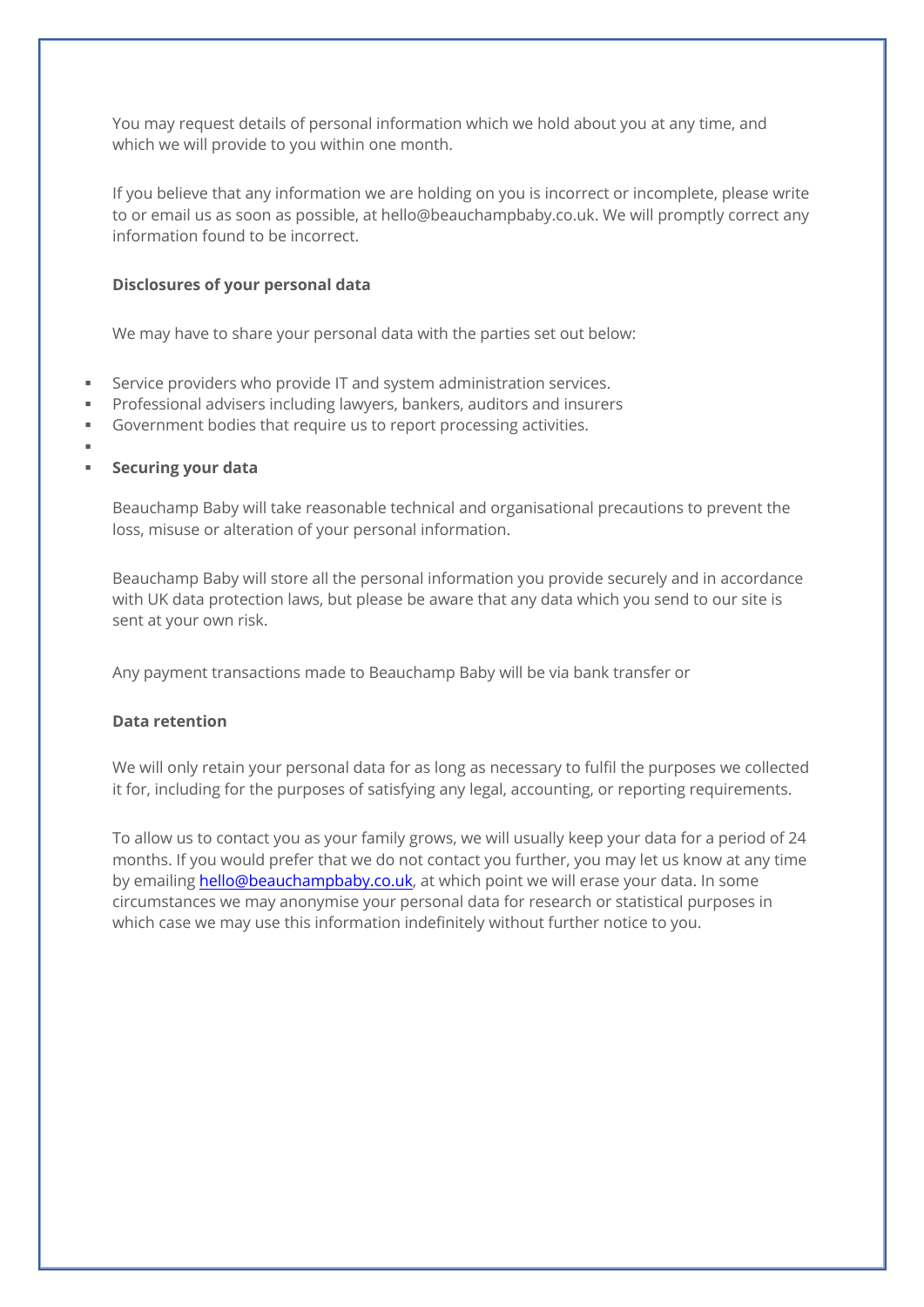### **Access to your information**

You have the right under the Data Protection Act to access the information which we hold about you. You have the right to have your information amended or deleted upon request. If you wish to exercise this right, please send your request to hello@beauchampbaby.co.uk

Beauchamp Baby will answer and action all requests without undue delay, and in any case within one month of receipt.

Beauchamp Baby can't guarantee the receipt of emails sent by you, nor can we guarantee delivery of emails sent by us. We also can't absolutely guarantee the security of emails sent between us. If you are concerned about email security, you can call us.

If you ever have any questions about this privacy policy, please feel free to contact us. We will be happy to clear up any questions you might have. Here's how: email hello@beauchampbaby.co.uk

# **Cookie policy**

Our website may use cookies. Where used, these cookies are downloaded to your computer and stored on the computer's hard drive. Such information will not identify you personally. It is statistical data. This statistical data does not identify any personal details whatsoever.

Cookies provide information regarding the computer used by a visitor. We may use cookies where appropriate to gather information about your computer in order to assist us in improving our website. Cookies enable you to personalise your experience on our site, tell us which parts of our website people have visited, help us measure the effectiveness of ads and web searches, and give us insights into user behaviour so we can improve our communications and products.

You can adjust the settings on your computer to decline any cookies if you wish. This can easily be done by activating the reject cookies setting on your computer.

Disabling cookies may prevent you from using certain parts of the website.

The cookies used on our website have been categorised based on the guidelines found in the ICC UK Cookie guide. We use the following categories on our website:

### **Category 1 — Strictly Necessary Cookies**

These cookies are essential in order to enable you to move around the website and use its features, such as accessing secure areas of the website. Without these cookies services you have asked for, like shopping baskets or e-billing, cannot be provided.